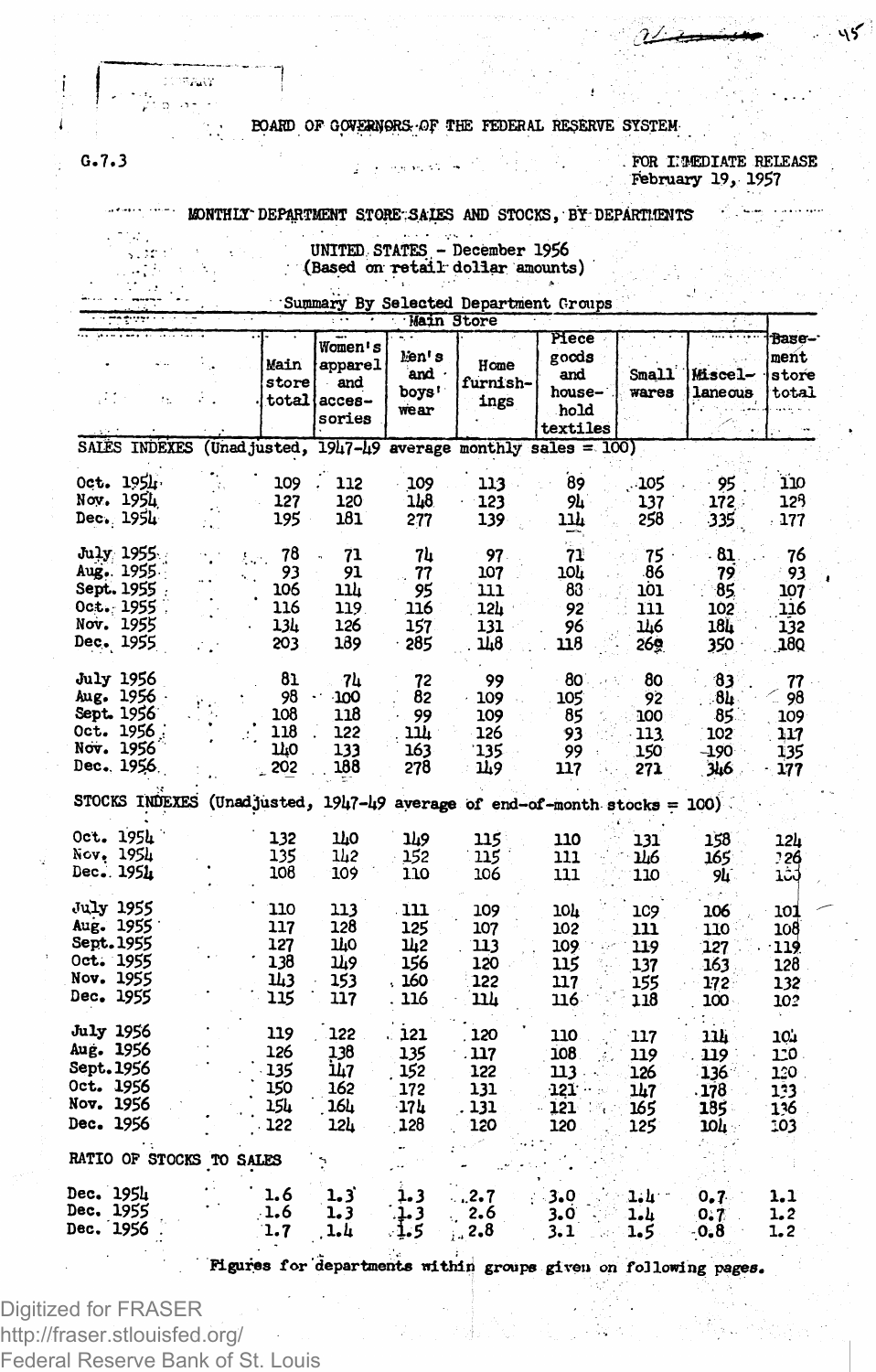٩b

# **MONTHLY DEPARTMENT STORE SALES AND STOCKS, BY DEPARTMENTS**

# **UNITED STATES - December 1956**

|                                                                                                                                                                                                                                                                                                                                                                                       |                                                                                                   | Percentage change from<br>corresponding period<br>a year ago                            |                                                                                                     | Ratio of<br>stocks to<br>sales 1/                                                                 |                                                                                                | Unad justed<br>indexes                                                                        |                                                                                           |  |
|---------------------------------------------------------------------------------------------------------------------------------------------------------------------------------------------------------------------------------------------------------------------------------------------------------------------------------------------------------------------------------------|---------------------------------------------------------------------------------------------------|-----------------------------------------------------------------------------------------|-----------------------------------------------------------------------------------------------------|---------------------------------------------------------------------------------------------------|------------------------------------------------------------------------------------------------|-----------------------------------------------------------------------------------------------|-------------------------------------------------------------------------------------------|--|
| Department                                                                                                                                                                                                                                                                                                                                                                            | Sales during                                                                                      |                                                                                         | Stocks<br>end of)                                                                                   |                                                                                                   |                                                                                                | (1947–49<br>av. = $100\frac{2}{3}$                                                            |                                                                                           |  |
|                                                                                                                                                                                                                                                                                                                                                                                       |                                                                                                   | period                                                                                  | month)                                                                                              |                                                                                                   | December                                                                                       | December                                                                                      |                                                                                           |  |
|                                                                                                                                                                                                                                                                                                                                                                                       |                                                                                                   | Dec.   Jan. –Dec.                                                                       | Dec.                                                                                                |                                                                                                   |                                                                                                | 1956 1955 Sales Stocks                                                                        |                                                                                           |  |
| GRAND TOTAL-entire store                                                                                                                                                                                                                                                                                                                                                              | -1                                                                                                | +3                                                                                      | +6                                                                                                  | 1.6                                                                                               | 1.5                                                                                            |                                                                                               |                                                                                           |  |
| <b>MAIN STORE TOTAL</b>                                                                                                                                                                                                                                                                                                                                                               | -1                                                                                                | +3                                                                                      | 46                                                                                                  | 1.7                                                                                               | 1.6                                                                                            | 202                                                                                           | 122                                                                                       |  |
| PIECE GOODS, HOUSEHOID TEXTILES                                                                                                                                                                                                                                                                                                                                                       | -1                                                                                                | +2                                                                                      | +3                                                                                                  | 3.1                                                                                               | 3.0                                                                                            | 117                                                                                           | 120                                                                                       |  |
| Piece goods<br>Silks, velvets, synthetics<br>Woolen yard goods<br>Cotton yard goods                                                                                                                                                                                                                                                                                                   | $\frac{-5}{-1}$<br>ᅯ<br>-8                                                                        | -2<br>+1<br>$+2$<br>-3                                                                  | -2<br>+1<br>$-2$<br>-5                                                                              | հ. 2<br>3.8<br>3.3<br>5.1                                                                         | L.O<br>3.8<br>3.2<br>5.0                                                                       | 58<br>55<br>73<br>55                                                                          | 84<br>76<br>79<br>108                                                                     |  |
| Household textiles<br>Linens and towels<br>Domestics--muslins, sheetings<br>Blankets, comforters, spreads                                                                                                                                                                                                                                                                             | $\mathbf{o}$<br>$^{+1}$<br>$+2$<br>-1                                                             | +3<br>+3<br>+4<br>+3                                                                    | - 45<br>+2<br>-8<br>+4                                                                              | 2.8<br>2.2<br>4.2<br>2.6                                                                          | 2.7<br>2.2<br>h.o<br>2.5                                                                       | 160<br>196<br>109<br>167                                                                      | mо<br>121<br>181<br>131                                                                   |  |
| <b>SMALL WARES</b>                                                                                                                                                                                                                                                                                                                                                                    | $+1$                                                                                              | +4                                                                                      | +6                                                                                                  | 1.5                                                                                               | 1.4                                                                                            | 271                                                                                           | 125                                                                                       |  |
| Laces, trimmings, embroideries,<br>and ribbons<br>Notions<br>Toilet articles, drug sundries                                                                                                                                                                                                                                                                                           | +4<br>+3<br>+2.                                                                                   | -4<br>+h<br>+7                                                                          | +5<br>+6<br>+8                                                                                      | 2.5<br>2.2<br>1.4                                                                                 | 2.և<br>2.2<br>1.3                                                                              | 136<br>165<br>301                                                                             | 107<br>132<br>126                                                                         |  |
| Silverware and jewelry<br>Silverware and clocks<br>Costume jewelry<br>Fine jewelry and watches                                                                                                                                                                                                                                                                                        | -և<br>-2<br>-6<br>O                                                                               | +1<br>ياھ -<br>-1<br>+h                                                                 | 46<br>+7<br>+6<br>43                                                                                | 1.7<br>2.8<br>1.0<br>2.3                                                                          | 1.5<br>2.5<br>0.9<br>2.1                                                                       | 269<br>209<br>291<br>366                                                                      | 132<br>150<br>122<br>132                                                                  |  |
| Art needlework<br>Books and stationery<br>Books and magazines<br>Stationery                                                                                                                                                                                                                                                                                                           | $-1$<br>$+2$<br>$+2$<br>+1                                                                        | $+2$<br>+5<br>+7<br>+h                                                                  | O<br>+8<br>+9<br>+7                                                                                 | 3.0<br>0.9<br>1.0<br>0.9                                                                          | 2.9<br>0.9<br>0.9<br>0.8                                                                       | 136<br>377<br>310<br>LOO                                                                      | 109<br>122<br>120<br>119                                                                  |  |
| WOMEN'S APPAREL AND ACCESSORIES                                                                                                                                                                                                                                                                                                                                                       | o                                                                                                 | +3                                                                                      | 46                                                                                                  | 1.4                                                                                               | 1.3                                                                                            | $-188$                                                                                        | 12h                                                                                       |  |
| Women's accessories<br>Neckwear and scarfs<br>Handkerchiefs<br><b>Milinery</b><br>Women's and children's gloves<br>Corsets and brassieres<br>Women's, children's hosiery<br>Underwear, slips, and negligees<br>Knit underwear<br>Silk & muslin underwear, slips<br>Negligees, robes, loung, apparel<br>Infants' wear<br>Handbags, small leather goods<br>Women's and children's shoes | -2<br>-2.<br>-7<br>-6<br>-6<br>+1<br>-7<br>-2<br>$\ddot{\phantom{1}}$<br>ـه<br>ᅪ<br>۰0<br>+2<br>0 | +3<br>+3<br>-1<br>+6<br>$+2$<br>+4<br>-1<br>٥<br>$+2$<br>-1<br>$+1$ :<br>+3<br>+4<br>45 | 45.1<br>$^{+1}$<br>-3<br>+5<br>411<br>+8<br>$+7$<br>+3<br>ىلە .<br>÷4<br>$+2$<br>$+2$<br>+6<br>: 7- | 1.5<br>0.8<br>0.8<br>0.8<br>1.1<br>$-2.7$<br>1,3<br>0.9<br>1.1<br>1,0<br>0.5<br>1.4<br>0.8<br>3.7 | 1.4<br>0.8<br>0.8<br>0.7<br>1.0<br>2.5<br>1.1<br>0.9<br>1.0<br>0.9<br>0.5<br>1.4<br>0.8<br>3.5 | 209<br>301<br>250<br>90<br>280<br>159<br>165<br>261<br>304<br>231<br>317<br>223<br>296<br>148 | 12h<br>131<br>66<br>70<br>91<br>162<br>122<br>108<br>206<br>102<br>84<br>122<br>122<br>ահ |  |
| Children's shoes<br>Women's shoes                                                                                                                                                                                                                                                                                                                                                     | +1<br>٥                                                                                           | +3<br>45                                                                                | +7<br>$+7$                                                                                          | 3.0<br>3.9                                                                                        | 2.8<br>3.7                                                                                     | 163<br>ıш                                                                                     | 139<br>145                                                                                |  |

Digitized for FRASER

**0.7\*3**

http://fraser.stlouisfed.org/ Federal Reserve Bank of St. Louis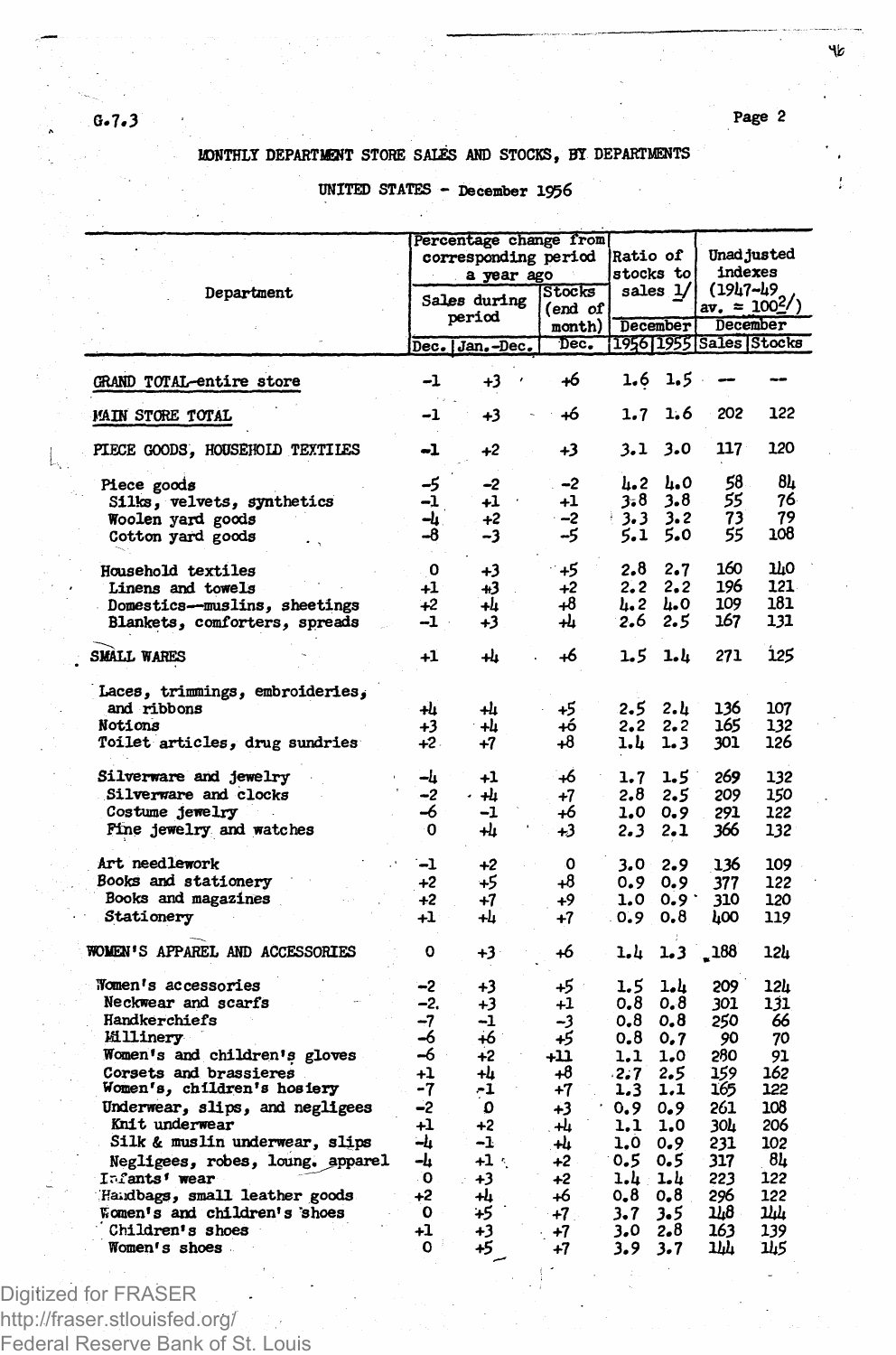**M T** 

# **MONTHLY DEPARTMENT STORE SALES AND STOCKS, BY DEPARTMENTS (Continued)**

**UNITED STATES - December 1956**

|         | Department                               |        | Percentage change from<br>corresponding period<br>a year ago |                   |               | Ratio of               | Unadjusted<br>stocks to indexes<br>$(1947 - 49)$ |      |  |
|---------|------------------------------------------|--------|--------------------------------------------------------------|-------------------|---------------|------------------------|--------------------------------------------------|------|--|
|         |                                          |        | Sales during                                                 | Stocks<br>(end of |               | sales 1/               | $\frac{\text{av}}{\text{av}} = 1002/$            |      |  |
|         |                                          |        | period                                                       | month)            |               | December               | December                                         |      |  |
|         |                                          |        | Dec. Jan.-Dec.                                               | Dec.              |               | 1956 1955 Sales Stocks |                                                  |      |  |
|         | WOMEN'S APPAREL, ACCESSORIES (Cont.)     |        |                                                              |                   |               |                        |                                                  |      |  |
|         | Women's apparel                          | $+1$   | + h                                                          | $+7$              | 1,4           | 1.3                    | 166                                              | 125  |  |
|         | Women's, misses' coats & suits           | о      | $+3$                                                         | + 6               | 1.9           | $1.8 -$                | 100                                              | 113  |  |
|         | Women's, misses' coats                   | 0      | + h                                                          | $+8.$             | 1.6           | 1.5.                   | $-115$                                           | 122  |  |
|         | Woman's, misses' suits                   | o      | 0                                                            | + 5               | 3.0           | 2.8                    | 55                                               | 86   |  |
|         | Juniors' and girls' wear                 | + 4    | + 6                                                          | $+7$              | 1.1           | $1.0$ .                | 204                                              | 124  |  |
|         | Juniors' coats, suits, dresses           | + 6    | + 8                                                          | + 8               | 1.1           | 1.1                    | 155                                              | 120  |  |
|         | Girls' wear                              | $+2$   | + 4                                                          | + 6               | 1.0           | 1.0                    | 264                                              | 127  |  |
|         | Women's and misses' dresses              | + 1    | + կ                                                          | + 6               | 1.6           | 1.5                    | 116                                              | 12h  |  |
|         | Inexpensive dresses                      | $+2$   | ۰5                                                           | + U               | 1.1           | 1.1                    | $122 -$                                          | 116  |  |
|         | Better dresses                           | $-2$   | $+3$                                                         | $+7$              | 2.1           | 2.0                    | 112                                              | 130  |  |
|         | Blouses, skirts, sportswear              | $+2$   | + 5                                                          | $+12.$            | 1.1           | 1.0 :                  | 261                                              | 149  |  |
|         | Aprons, housedresses, uniforms           | - 1    | $+2$                                                         | - 3 -             | 1.3           | 1.4 -                  | 149                                              | 108  |  |
| Furs    |                                          | - 3    | + 5                                                          | $+7$              | 2.1           | 1,8                    | 208.                                             | 110  |  |
|         | MEN'S AND BOYS' WEAR                     | - 2    | + 1                                                          | +10               | 1.5           | 1.3                    | 278                                              | 128  |  |
|         | Men's clothing                           | $-2$   | $+2$                                                         | $+9$              | 2.7           | . بار 2                | 185                                              | 139  |  |
|         | Men's furnishings and hats               | - 3    | $+1$                                                         | +11               | $1.0^{\circ}$ | 0.9                    | 349                                              | 120  |  |
|         | Boys' wear                               | - 3    | $+2$                                                         | + 7               | 1.5           | 1.4                    | 252                                              | 111  |  |
|         | Men's & boys' shoes, slippers            | $+2$   | + 4                                                          | -13               | 2.5           | 2.3                    | 252                                              | ıщ   |  |
|         | HOMEFURNISHINGS                          | o      | + 4                                                          | + 6               | 2.8           | 2.6                    | 149                                              | 120  |  |
|         | Furniture and bedding                    | - 0    | + 5                                                          | + 6               | 4.2           | 3.9                    | 115                                              | 128  |  |
|         | Mattresses, springs, studio beds         | - 1    | $+2$                                                         | $+1$              | 3.4           | 3.3                    | - 86                                             | 159  |  |
|         | Upholstered, other furniture             | $+1$   | + 6                                                          | + 7               | 4.3           | 3.9-                   | 121                                              | 123  |  |
|         | Domestic floor coverings                 | - 2    | + 4                                                          | $+3'$             | 4.6           | 4.3                    | 88                                               | 110  |  |
|         | Rugs and carpets                         | - 1    | + h                                                          | + 5               | 4.5           | 4.3                    | - 91                                             | 115  |  |
|         | Linoleum                                 | - 2    | + 5                                                          | $+6$              | 5.5           | 5.0                    | ∙46                                              | 64   |  |
|         | Draperies, curtains, upholstery          | - 3    | + 2                                                          | + 5               | 3.6           | 3.3                    | 120                                              | 118  |  |
|         | Lamps and shades                         | - 2    | + 3                                                          | + 5               | 2.0           | 1.9                    | 179                                              | 118  |  |
|         | China and glassware                      | +2⊥    | + 4                                                          | + 3               | 2.9           | 2.7                    | 245                                              | 12L  |  |
|         | Major household appliances               | - 4    | 0                                                            | + 3               | 3.0           | 2.7                    | 69                                               | 101  |  |
|         | Housewares (incl. small appliances)      | $-2$   | + 3                                                          | $+9.7$            | 2.2           | 1,9.                   | 194                                              | 132  |  |
|         | Gift shop                                | + 1    | + 5                                                          | + 6               | 1.4           | 1.4                    | 401                                              | 146  |  |
|         | Radios, phonographs, television,         |        |                                                              |                   |               |                        |                                                  |      |  |
|         | pianos, records, sheetmusic, instr.      | +11    | + 9                                                          | + 4               | 1.0           | 1.1                    | $285 -$                                          | 98   |  |
|         | Radios, phonographs, television          | + 8    | + 5                                                          | - 4               | 0.9           | 1.0                    | 272                                              | 99   |  |
|         | Records, sheet music, instr.             | +14    | +17 -                                                        | +19               | 1,2           | 1,1                    | 38h                                              | 116  |  |
|         | MISCELLANEOUS MERCHANDISE DEPTS.         | - 1    | $+2.$                                                        | + h               | 0.8           | 0.7                    | 346                                              | 104  |  |
|         | Toys, games, sporting goods, cameras - 1 |        | $+2$                                                         | + 6               | $0 - 7$       | 0.6                    | 517                                              | 115  |  |
|         | Toys and games                           | $-2$ . | o :                                                          | + 2               | 0.5           | 0.5.                   | 582                                              | 105. |  |
|         | Sporting goods and cameras               | $+1$   | + 6.                                                         | -11               | .1.և          | 1.2                    | 375                                              | 129  |  |
| Luggage |                                          | - 2    | +5 -                                                         | $+8$              | 1.6           | 1.4·                   | 252                                              | 131  |  |
| Candy   |                                          | ٥      | + 6                                                          | + 6.              | 0.3           | 0.3                    | 337                                              | 93.  |  |

Federal Reserve Bank of St. Louis